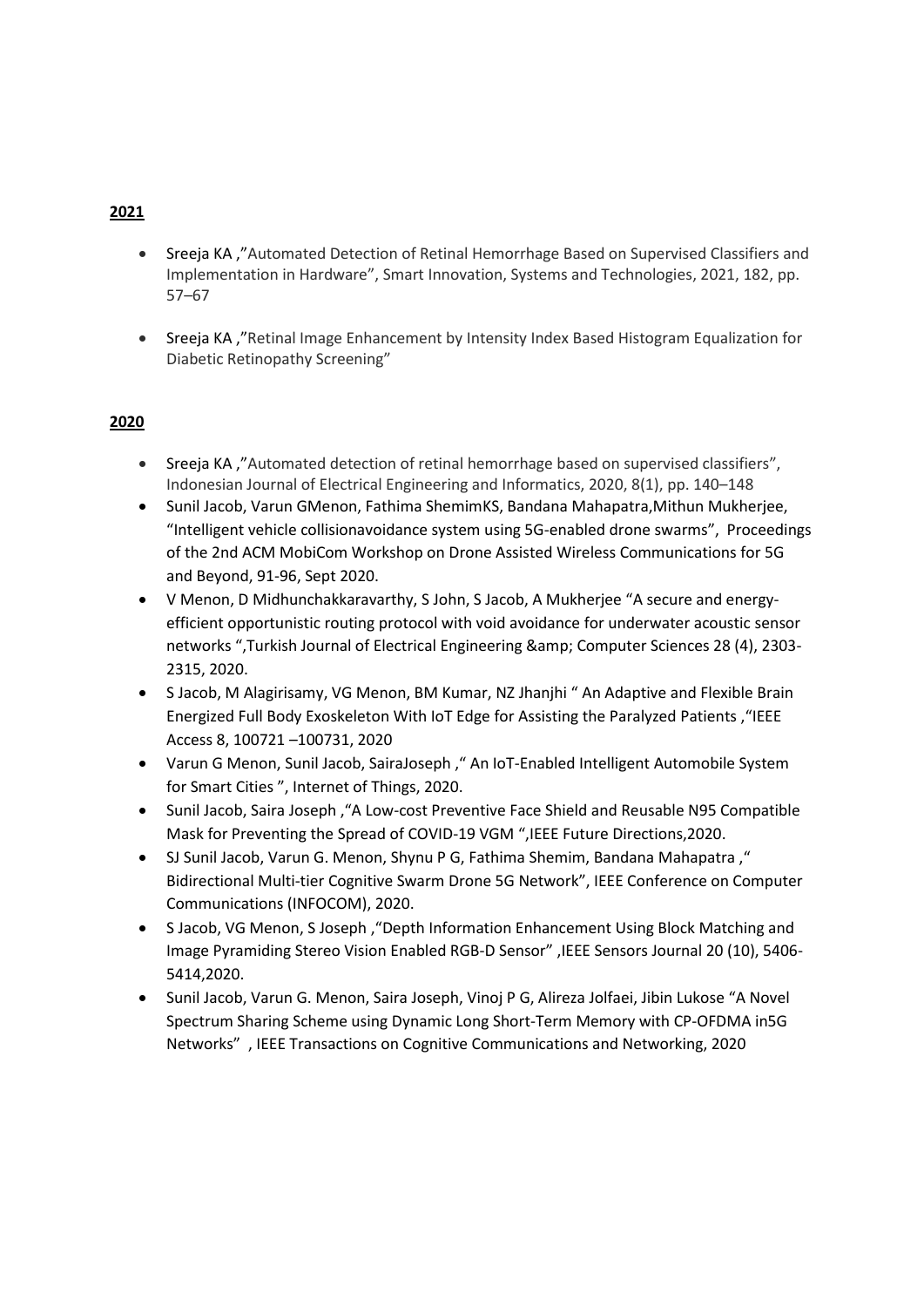- Sreeja KA ,"Comparison of classifier strength for detection of retinal hemorrhages" ,International Journal of Innovative Technology and Exploring Engineering, 2019, 8(6), pp. 688–693
- VG Menon, S Jacob, S Joseph "SDN Powered Humanoid with Edge Computing for Assisting Paralyzed Patients", , AOAVA Authors IEEE Internet of Things Journal ( Early Access ), 2019.
- S Rajesh, V Paul, VG Menon, S Jacob ,"Secure Brain to Brain Communication with Edge Computing for Assisting Post-Stroke Paralyzed Patients ", , V P,IEEE Internet of Things Journal, 2019.
- S Jacob, V G Menon, S Joseph "Artificial Intelligence Powered EEG-EMG Electrodes for Assisting the Paralyzed", IEEE Future Directions, 2019

- Parvathy M, Ganesan R, "Throughput enhancement of SISO parallel LTE turbo decoders using floating point turbo decoding algorithm", International Journal of Wireless and Mobile Computing (Inderscience – Scopus indexed – Springer)
- P.G. Vinoj, Sunil Jacob, Varun G. Menon: " Hybrid brain actuated muscle interface for the physically disabled", Basic & Clinical Pharmacology & Toxicology, Science Citation Index (Clarivate Analytics) (ISSN: 1742-7843),Volume 123, Issue S3, August 2018 https://doi.org/10.1111/bcpt.13100

# **2017**

- Saira Joseph, Sunil Jacob, B Paul, S Mridula, "Time domain characterization of dual band spiral antenna with WMTS/UWB Application", International Journal of Antennas & Propagation, 2017
- Dr.Sunil Jacob, Saira Joesph, Joel George, Sanu Antoo, Kiran Baby, "Camotransmutees", Proceedings of National Conference on "Design & Innovation" organized by Dialogue India held at IIT, Delhi
- D J Muttath, R Manohar, S Joseph, A Jain, R Ratheesh, "Effect of loss tangent on the performance of octagonal ultra wideband antenna", Applied Electromagnetic Conference (AEMC), 2015 IEEE, 1-2
- Parvathy M, Ganesan R, Balaji V, Abraham Alem, Tafera Mekonen, "Application of fixed point turbo decoding algorithm for throughput enhancement of SISO parallel advanced LTE turbo decoders", International Journal of Intelligent Engineering and Systems (indexed by SCOPUS, Scimago, Crossref, EBSCOhost, Ulrich's, OAJI) ISSN:21853118, 2185310XAccepted.
- Sreeja K.A., Kumar, S.S, "Region-threshold detection and KNN classification method for detecting and classifying hemorrhages for real time application in retinal fundus images",Journal of Advanced Research in Dynamical and Control Systems , (ISSN: 1943 023X),2017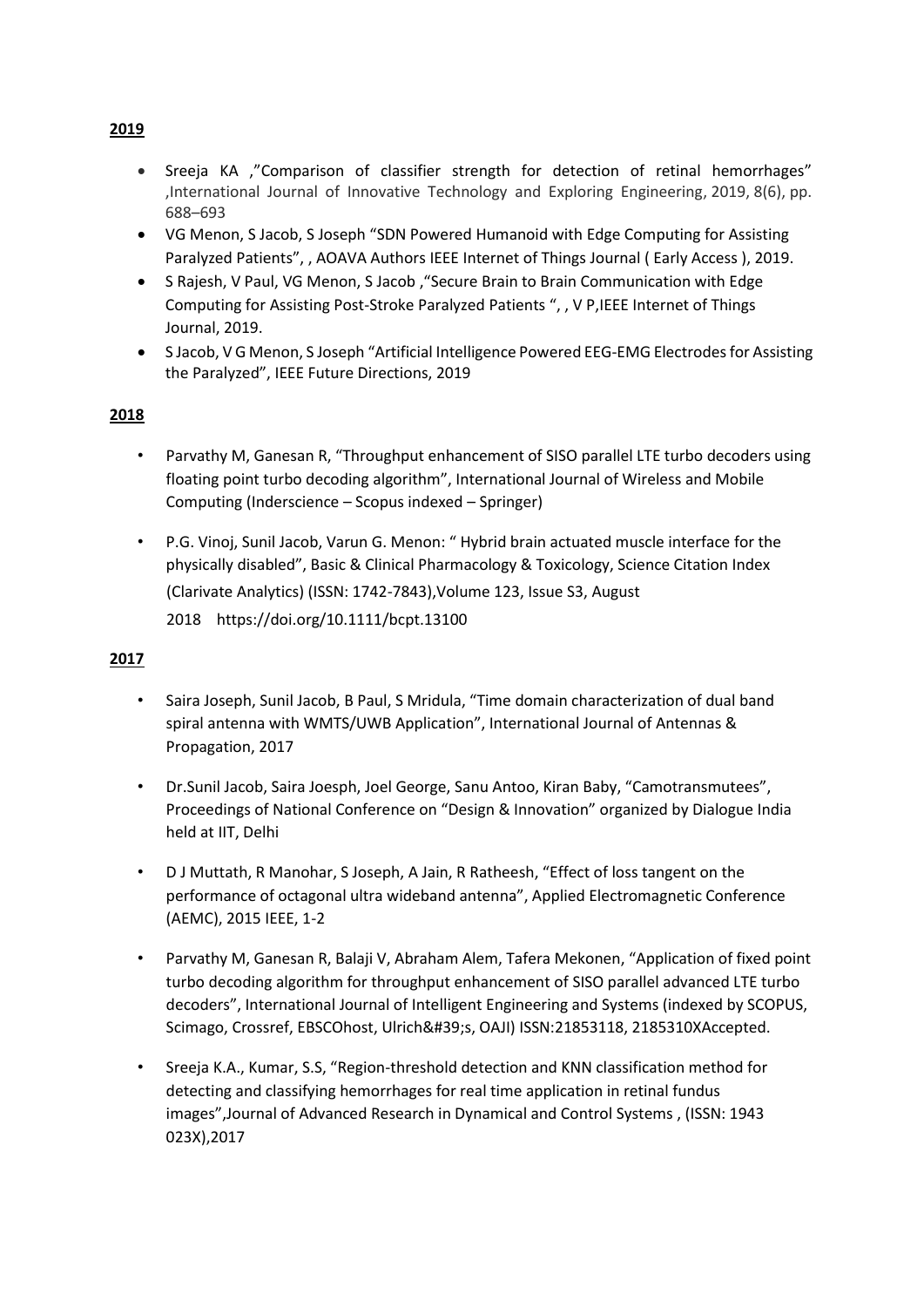- M Srilekshmi, Dr.S Sindhumol, Dr. Shiffon Chatterjee, Prof. Kamal Bijlani, "Learning Analytics to Identify Students at-risk in MOOCs", 2016 IEEE Eighth International Conference on Technology for Education (T4E), IEEE Xplore Electronic ISBN: 978-1-5090-6115-0
- Parvathy M., Ganesan R. and Tefera Meckenon "High Speed Downlink Packet Access efficient turbo decoder architecture:3GPP Advanced Turbo Decoder" I J C T A, 9(24), 2016, pp. 291298. (ANNEXURE II)

- Meenu I Chandran ,Sunny Joseph, "High Speed Speculative Multiplier with correction Unit ", International Journal of Engineering Research in Electronics and Communication Engineering pp 46-49,June 2015
- Saira Joseph, Binu Paul, S Mridula P Mohanan, "CPW-fed UWB compact antenna for multiband applications", Progress in Electromagnetic Research C , pp 29-38,January 2015
- Parvathy M, R.Ganeshan, "An Improved LTE-Advanced Turbo Decoder Architecture:3GPP Advanced Turbo Decoder", International Journal of Applied Engineering Research ,ISSN 0973-4562 Vol. 10 No.52, pp 243-249, 2015
- Mary Catherine, Jagadeesh Kumar P,"Genetic Algorithm based approach for SoC test Scheduling, "International Journal of Computer Applications, pp 12-15,2015.

# 2014

- Prathibha N Pillai , K Naresh, "QR Verification Systems using RSA Algorithm" , IJISR, Volume 10, issue 2, pp 10561-10568,October 2014.
- Sunil Jacob and R Dhanasekaran "Cooperative Cross Layer Solution for Performance Improvement In Wireless OFDMA Network", IDOSI.WASJ Scopus index.31.arsem,514 Volume 31, pp 18-23, September 2014
- Sreeja KA ,"Recent studies on micro aneurysm detection: A review", 2014 International Conference on Control, Instrumentation, Communication and Computational Technologies, ICCICCT 2014, , pp. 1366–1371, 6993175

# 2013

• S Joseph, B Paul, S Mridula, P Mohanan, "A novel planar fractal antenna with CPW-feed for multiband applications", Radioengineering 22(4), 1262-1266